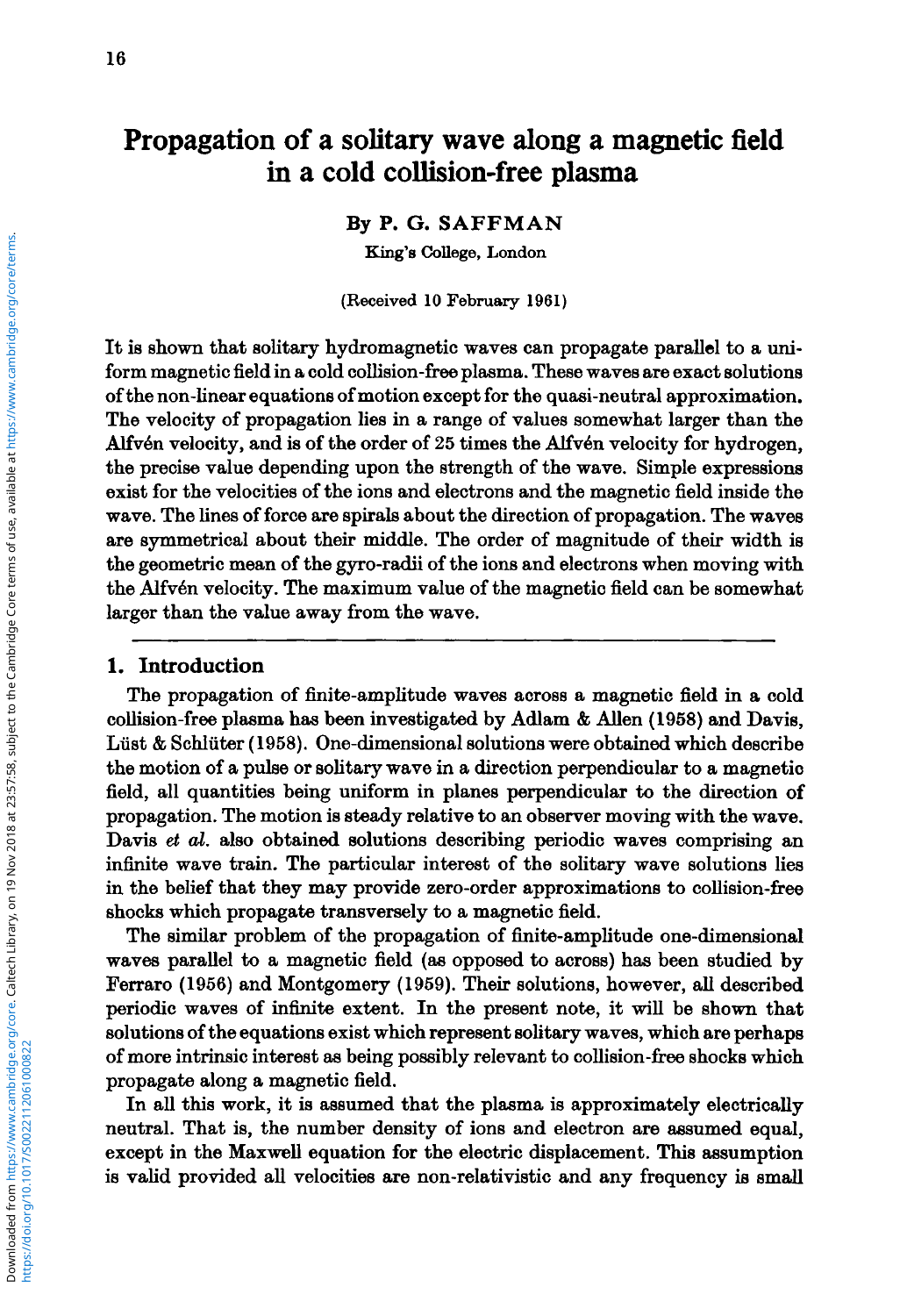compared with the plasma frequency. In fact, it is easy to show that the approximation is exact if the ion and electron maases are equal; and in the general case the waves are modified very slightly by the deviations from strict neutrality which actually occur.

# **2. The equations of motion**

We consider now the existence of solitary waves in a cold collision-free plasma which propagate steadily with velocity *U* along a magnetic field. We suppose that at infinity ahead of the wave conditions are uniform, the magnetic field is of strength *H,,* and the number density of ions and electrons is N. Then, in **a fiame**  of reference moving with the wave, the motion is steady, all quantities are functions of *x,* the co-ordinate parallel to the magnetic field at infinity, and the velocity of ions and electrons at infinity is  $U$  parallel to the  $x$ -axis.

We employ Gaussian units. Then all quantities can be made non-dimensional by the use of a characteristic velocity  $U$ , a characteristic number density  $N$ , a characteristic magnetic intensity  $H_0$ , and a characteristic length

$$
l = \frac{ac\sqrt{(m_i m_e)}}{eH_0},\tag{2.1}
$$

where  $e$  is the electronic charge,  $m_i$  and  $m_e$  are the masses of ions and electrons respectively, *c* is the velocity of light, and

$$
a = \sqrt{\left[\frac{H_0^2}{4\pi N(m_i + m_e)}\right]}
$$
 (2.2)

is the Alfvén velocity in the undisturbed plasma. The length *l* is the geometric mean of the gyro-radii of the ions and electrons when moving with the Alfvén velocity.

Let *n* denote the dimensionless number density of the ions and electrons (assumed equal by the quasi-neutral approximation). Then the equations of continuity show that the x-components of the velocity of the ions and electrons are equal; and denoting this (dimensionless) velocity by *u,* we have from the  $equations of continuity$ 

$$
nu = 1. \tag{2.3}
$$

The conditions at infinity require that  $n \to 1$  and  $u \to 1$  as  $x \to -\infty$ .

It follows from Maxwell's equations with the particular geometry of this problem that only the x-component of the electric field is non-zero and that the z-component of the magnetic field is constant. Then the components of the (dimensionless) magnetic field can be written  $(1, h<sub>2</sub>, h<sub>3</sub>)$ , and those of the electric field  $(E, 0, 0)$ , the actual electric field being  $EUH_0/c$ . We denote the (dimensionless) velocity of the ions by  $(u, v_i, w_i)$  and that of the electrons by  $(u, v_e, w_e)$ . Then the equations of motion and Maxwell's equations (Montgomery 1969) reduce to

$$
\frac{M}{\gamma}u\frac{du}{dx}=E-w_ih_2+v_ih_3,\qquad M\gamma u\frac{du}{dx}=-E+w_eh_2-v_eh_3;\quad(2.4a,b)
$$

$$
\frac{M}{\gamma}u\frac{dv_i}{dx} = -uh_3 + w_i, \qquad M\gamma u\frac{dv_e}{dx} = uh_3 - w_e; \qquad (2.5a,b)
$$

**2 Fluid Meoh. 11**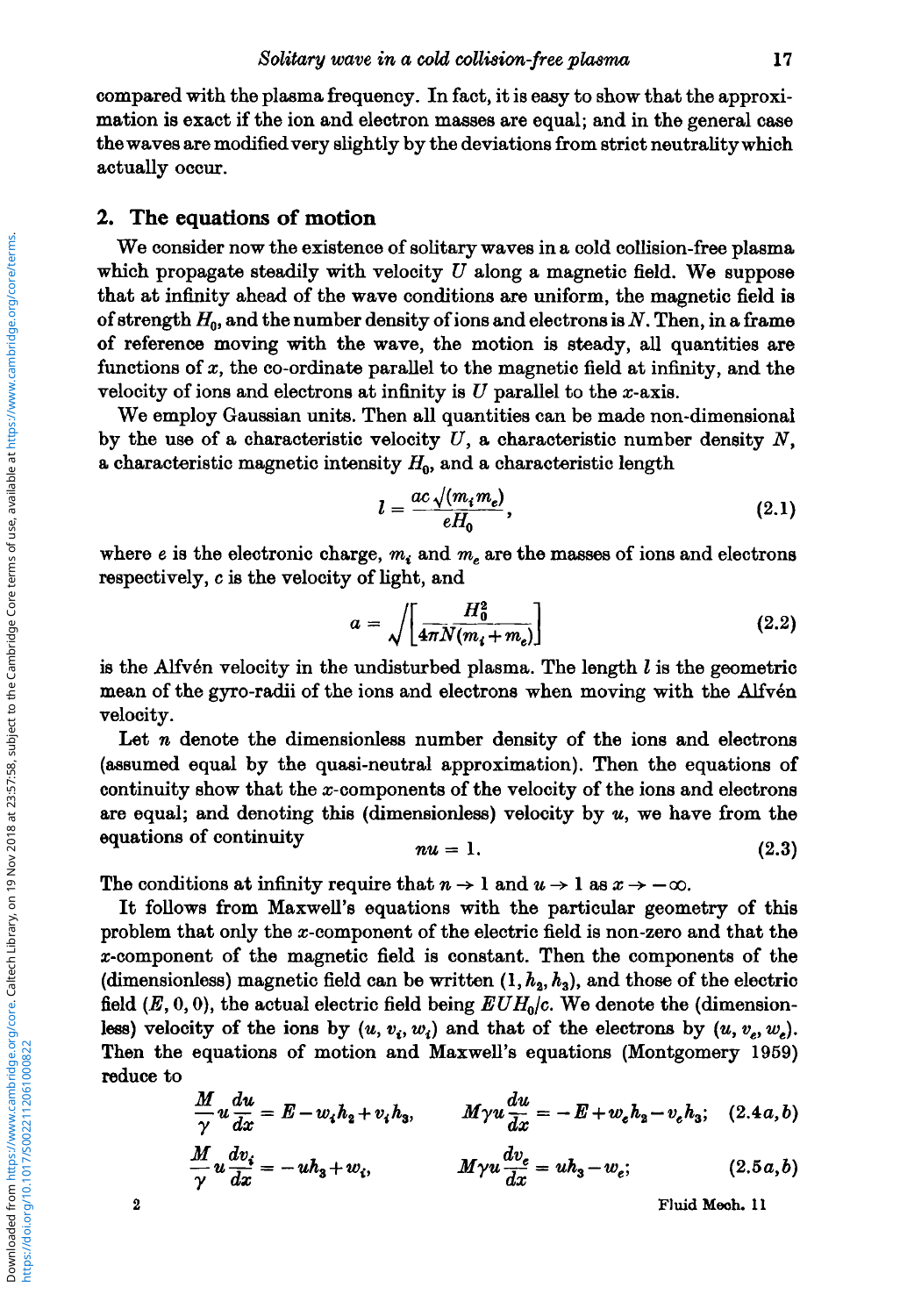$$
\frac{M}{\gamma}u\frac{dw_i}{dx} = uh_2 - v_i, \qquad \qquad Myu\frac{dw_e}{dx} = -uh_2 + v_e; \qquad (2.6a, b)
$$

$$
\frac{dh_{\sharp}}{dx} = \frac{Mn}{\gamma + \gamma^{-1}} (w_{\sharp} - w_{e}), \qquad \qquad \frac{dh_{3}}{dx} = -\frac{Mn}{\gamma + \gamma^{-1}} (v_{\sharp} - v_{e}). \qquad (2.7a,b)
$$

Here,  $M = U/a$  can be called the Alfvén Mach number, and  $\gamma^2 = m_e/m_e$  is the ratio of the particle masses. Altogether, we have nine equations for nine unknowns, and we are interested in solutions for which all variables except  $u$  and *n* tend to zero as  $x \rightarrow -\infty$ .

These equations are valid provided u never changes sign, that is, provided the particle trajectories are not looped.

# 3. Reduction of the equations of motion

Simple integrals of these equations can easily be obtained. From (2.6) and (2.7), and the conditions at infinity, it follows that

$$
h_3 = \frac{M^3}{\gamma + \gamma^{-1}} \left( \frac{w_i}{\gamma} + \gamma w_e \right), \tag{3.1}
$$

and similarly

$$
h_2 = \frac{M^2}{\gamma + \gamma^{-1}} \left( \frac{v_4}{\gamma} + \gamma v_e \right). \tag{3.2}
$$

Eliminating E from (2.4) and substituting for  $h_2$  and  $h_3$ , we obtain

$$
(\gamma + \gamma^{-1}) u \frac{du}{dx} = M(v_i w_e - v_e w_i). \tag{3.3}
$$

Now, from  $(2.5a)$  and  $(2.6a)$ ,

$$
\frac{M}{\gamma} \left( v_t \frac{dv_i}{dx} + w_t \frac{dv_i}{dx} \right) = w_t h_2 - v_t h_3
$$
\n
$$
= \frac{M^2 \gamma}{\gamma + \gamma^{-1}} (w_t v_e - w_e v_i) = -M \gamma u \frac{du}{dx}.
$$
\n
$$
v_t^2 + w_t^2 = \gamma^2 (1 - u^2), \tag{3.4}
$$

Hence

and similarly

$$
v_e^2 + w_e^2 = \gamma^{-2} (1 - u^2). \tag{3.5}
$$

These equations show that in a real solution u must be less than one.

Equation (3.3) can also be written

$$
M^2 \frac{du}{dx} + h_2 \frac{dh_2}{dx} + h_3 \frac{dh_3}{dx} = 0.
$$
  

$$
M^2 u + \frac{1}{2} h_2^2 + \frac{1}{2} h_3^2 = M^2,
$$
 (3.6)

#### Hence

by virtue of the conditions at infinity. This last integral may be interpreted physically as the conservation of momentum flux.

We can now obtain an equation for u. Substitute (3.1) and (3.2) for  $h_2$  and  $h_3$ in  $(3.6)$ , and use  $(3.3)$ ,  $(3.4)$ ,  $(3.5)$  and the identity

$$
(v_i w_e - v_e w_i)^2 + (v_i v_e + w_i w_e)^2 \equiv (v_i^2 + w_i^2)(v_e^2 + w_e^2),
$$
  

$$
\left(u \frac{du}{dx}\right)^2 = (1 - u)^2 \left(2(1 + u) - \frac{(\gamma + \gamma^{-1})^2}{M^2}\right).
$$
 (3.7)

to obtain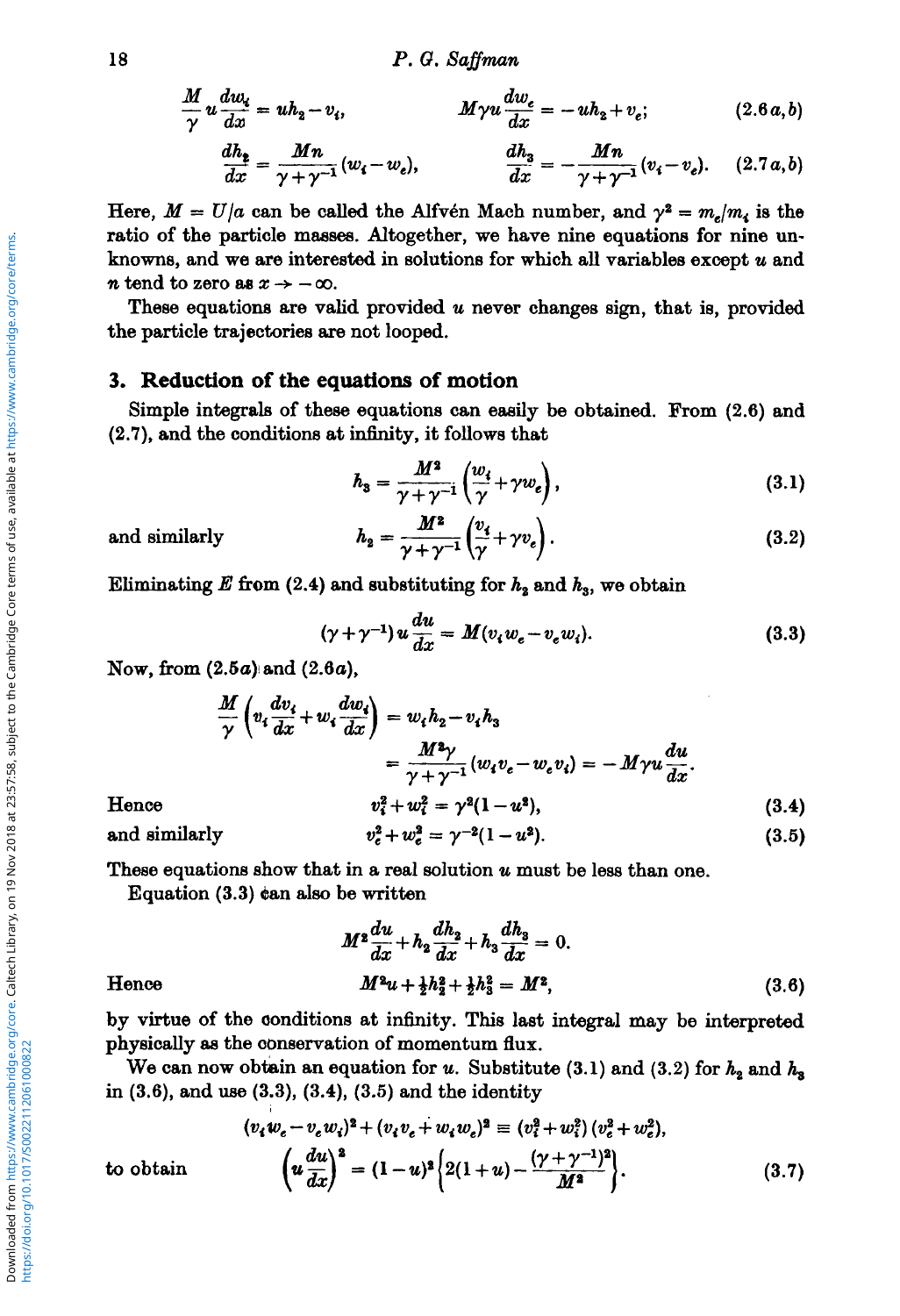When this equation is solved for  $u$ , the magnitudes of the transverse velocities of the ions and electrons and the transverse magnetic field follow immediately **from**  $(3.4)$ ,  $(3.5)$  and  $(3.6)$ .

The orientation of the transverse components can be found without difficulty.<br>If we write

$$
\tan \theta = h_3/h_2, \quad \tan \theta_i = w_i/v_i, \quad \tan \theta_e = w_e/v_e,
$$

then combination of equations (2.7) with the equations of this section gives

s (2.7) with the equations of this section gives  
\n
$$
u \frac{d\theta}{dx} = \frac{1}{2M} (\gamma^{-1} - \gamma),
$$
\n(3.8)

$$
u\frac{d\omega}{dx} = \frac{1}{2M}(\gamma^{-1} - \gamma), \qquad (3.8)
$$
  
and moreover  $\theta = \frac{1}{2}(\theta_i + \theta_e), \quad \cos\frac{1}{2}(\theta_i - \theta_e) = \frac{\gamma + \gamma^{-1}}{M[2(1+u)]^{\frac{1}{2}}}.$  (3.9)

## **4. Structure of the solitary wave**

Equation  $(3.7)$  is symmetrical in x, so the solution can only be a solitary wave, with conditions the same ahead of and behind the wave, and not a shock. The oondition that it represents a real wave is that the expression in curly brackets in (3.7) is positive for  $u = 1$  and vanishes for some value of  $u$  between 0 and 1. **This condition requires** 

$$
\frac{\gamma + \gamma^{-1}}{\sqrt{2}} > M > \frac{\gamma + \gamma^{-1}}{2}, \tag{4.1a}
$$

or, in terms of dimensional quantities,

$$
\frac{H_0^2(m_i + m_e)}{8\pi N m_i m_e} > U^2 > \frac{H_0^2(m_i + m_e)}{16\pi N m_i m_e},
$$
\n(4.1*b*)

where  $U$  is the velocity of propagation of the waves referred to a frame in which the plasma is at rest at infinity. The upper limit on  $U$  expresses the condition that the trajectories are not looped.

Simple expressions for the wave structure can be obtained by introducing a new independent variable  $t$  by the relation

$$
dx/dt = u. \t\t(4.2)
$$

Here *t* is the time for a particle to go a distance *x.* Then (3.7) can be integrated immediately to give

$$
u = 1 - 2\lambda^2 \operatorname{sech}^2 \lambda t \tag{4.3}
$$
  
and  

$$
x = t - 2\lambda \tanh \lambda t, \tag{4.4}
$$

where

$$
\lambda^2 = 1 - \frac{(\gamma + \gamma^{-1})^2}{4 M^2}
$$

The values of all the other variables follow immediately. In particular,

$$
h_2^2 + h_3^2 = 4M^2\lambda^2 \operatorname{sech}^2 \lambda t, \qquad (4.5)
$$

and

https://doi.org/10.1017/S0022112061000822

$$
\theta = \frac{1}{2M} (\gamma^{-1} - \gamma) t. \tag{4.6}
$$

Thus the component of the magnetic field in the plane of the wave rotates at a oonstant rate following a particle.